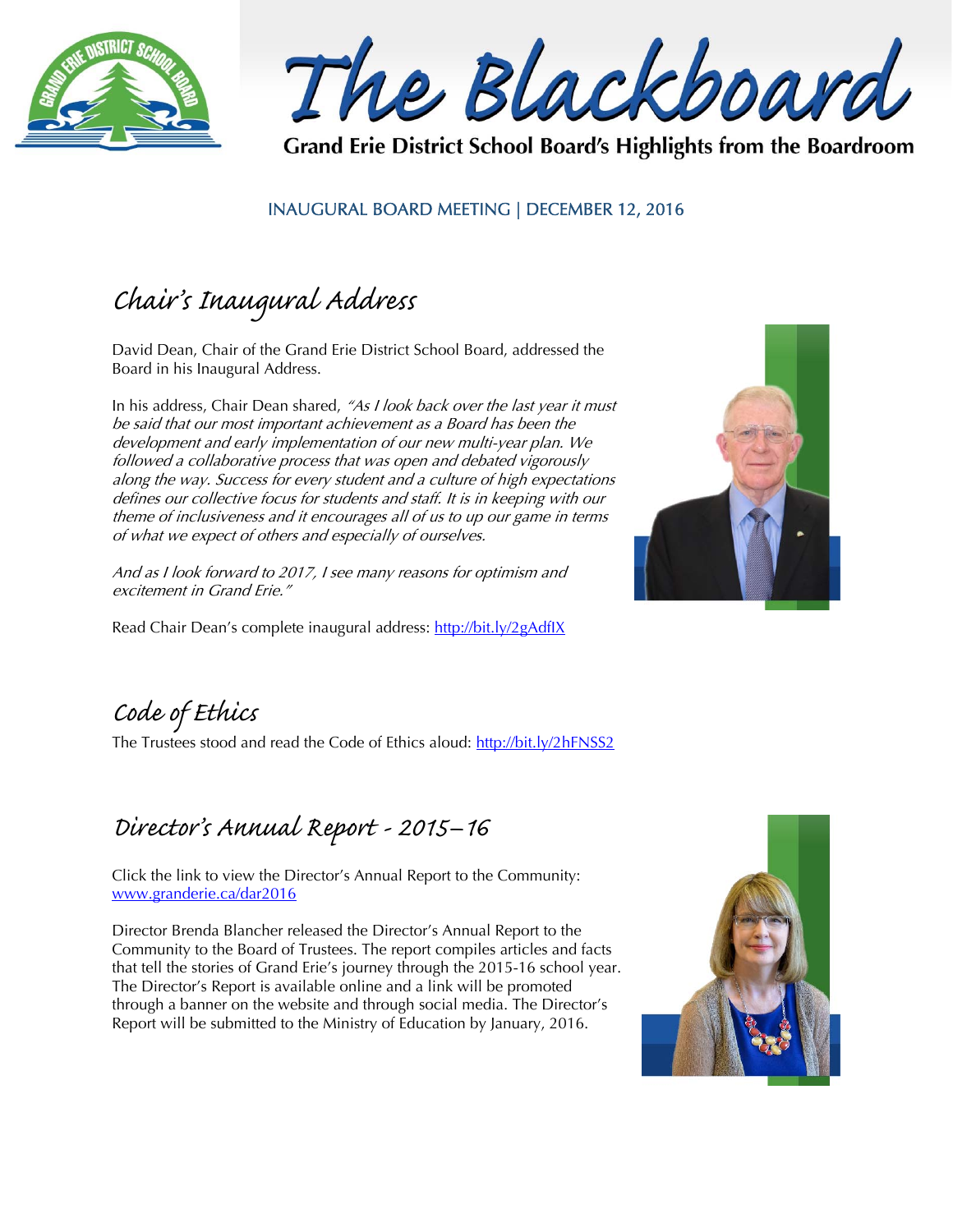## Celebrating the Season in Grand Erie

With the Christmas season upon us, schools across Grand Erie are participating and hosting various holiday- themed events and activities. Like Fairview Avenue Public School families who participated in their community tree lighting ceremony (shown in picture), there are many events and initiatives taking place over the next two weeks.

 For a list of events in this week's media advisory, click here: http://bit.ly/2gTmMXJ



Technology Infrastructure Review: Grand Erie Trustees approved the reallocation of the 2016-17 IT budget to support the year 1 change outlined in the "Technology Infrastructure Review" report: http://bit.ly/2gtsGxr Grand Erie also approved the "Technology Infrastructure Review" report plan subject to annual budget approval.

School Consolidation Capital Funding Submission: Guided by the ARC Approval for the South East Norfolk Elementary accommodation review, Grand Erie Trustees recommends a business case be submitted to the Ministry of Education, prior to the January 27, 2017 deadline, as follows:

- The redevelopment of Elgin Avenue Public School including additional classroom space to accommodate current Elgin Avenue and West Lynn students following the closure of West Lynn Public School. This would mean demolition of portions of the existing school, building of new portions of the school and a complete retrofit of the portions of the building being retained.
- The business case would be supported by the closure of West Lynn Public School and the creation of a new French Immersion attendance boundary to better utilize space at Walsh and Lakewood Elementary.
- Subject to the support of the county Consolidated Municipal Services Manager, the submission would include the request for capital funding to support the creation of child care space and child and family support space in the redeveloped Elgin Avenue Public School.
- To view the report, click here: http://bit.ly/2gEYUcy

#### Financial Requirements and Information at the Inaugural Meeting:

- Audit Committee Annual Report: Ontario Regulation 361/10 and Grand Erie Bylaw 8 Audit Committee Terms of Reference require the Audit Committee to provide an annual report to the Board. View the annual report by clicking the following link: http://bit.ly/2gSwEB2
- Audit Committee Minutes: Trustees approved the Audit Committee Minutes for December 6, 2016: http://bit.ly/2gtoTAx
- Consolidated Financial Statements August 31, 2016: Grand Erie Trustees received the Auditor's Report for the year ended 2015-16 as recommended by the Audit Committee. To view the report, visit the following link:
- Signing Officers: Trustees approved that signing authorities for the Board: http://bit.ly/2hnmwkm
- Borrowing Authority: Trustees authorized the Signing Authorities of the Board to obtain loans at any one time up to a maximum of \$35 million to cover current payrolls and general account cheques, if required. The report can be found here: http://bit.ly/2hnnPQ4
- Revised Budget Estimates: The 2016-17 Revised Budget Estimates were approved and will be submitted to the Ministry of Education.